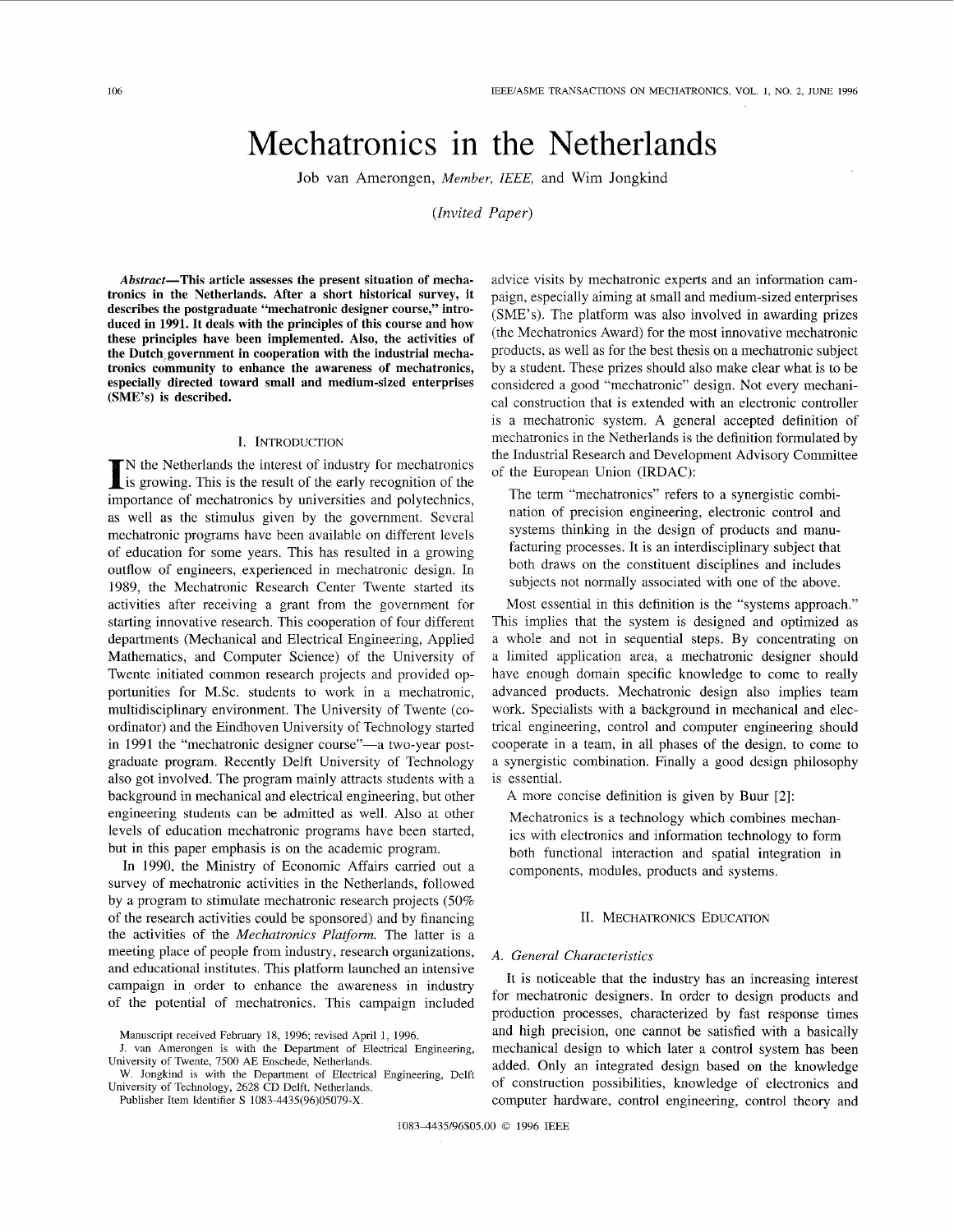computer science can lead to advanced products, (van Amerongen *et al.* [l]). Although the mechatronic designer does not have to be a *specialist* in all the concerned technical areas, he or she should have enough knowledge of the other disciplines than the one which is his or hers major study, in order to function with siuccess in a *mechatronic design team.* During the undergraduate phase of the curricula in, for instance, mechanical or electrical engineering this multidisciplinary character is not deeply stressed. Therefore, the curriculum for the postgraduate mechatronic design course has a multidisciplinary character.

## *B. The Mechatronic Designer Course*

The mechatronics designer course is a two-year postgraduate course for graduates with a background in electrical and mechanical engineering, computer science, and related study areas such as applied physics. At present the course is offered by the University of Twente and the Technical Universities of Eindhoven and Delft. At the University of Twente the mechatronics activities are concentrated in the Mechatronics Research Center Twente (MRCT), a cooperation of the departments of mechanical engineering, electrical engineering, applied mathematics, and computer science. The Technical University of Eindhoven has concentrated its efforts at the Department of Electrical Engineering and the Department of Mechanical Engineering. At Delft University of Technology, the Mechatronic Activities are concentrated in the Department of Mechanical Engineering and Maritime Technique and the Department of Electrical Engineering.

Since candidates can have different backgrounds, broadening and deepening of skills and knowledge depends on the individual student's background. The first year is mainly filled with courses and smaller projects. During a so-called homogenization phase, deficiencies in mechanical and electrical engineering as well as in mathematics or computer science can be dealt with. In addition, courses are required that deepen the knowledge in technical subjects, as well as in project planning, oral and written communication, management, etc. During the development of the course the industry has been involved in discussing the content of the course. The second year is completely devoted to a major real mechatronic design assignment, to be performed in close cooperation with the industry.

The quality of all designer programs in the Netherlands is guarded by the National Committee for the Certification of Designers (CCTO), consisting of members of the academic community, as well as from industry. A new program obtains a preliminary ccrtification, if it is set up according to some basic requirements. After completion of about ten projects, the quality of the designs is judged by referees from industry in order to obtain a "permanent" certification. The latter has to be renewed every five years. The ease with which graduates obtain a job-as a measure of the needs of industry for this type of training--plays a role in this process, in addition to the technical content of the program. For the mechatronic program this is no problem. The graduates appear to be very attractive for a variety of companies and easily find jobs.

# C. *Aims of the Mechatronic Designer Course*

#### The aims of the course are:

*I) Broadening:* **A** student entering the course should collect the knowledge and skills needed to operate as a mechatronic designer in a design team. Undergraduate courses from a department other than the one the student graduated in may have to be followed in order to get a broad background.

2) *Deepening:* Next to broadening the knowledge, a deepening of subjects already studied originally during his undergraduate major is also necessary to bring the knowledge and skills of the original major curriculum to the right level.

*3) Integration:* **A** third aim is to integrate the subjects taught, **by** means of performing a mechatronic design project in a practical industrial environment.

*4) Management, etc.:* Finally the curriculum aims to deepen and broaden the knowledge and skills on subjects such as project management, conducting meetings, oral and written presentations, communication, etc.

The postgraduate mechatronic designer course does *not* aim to reach a complete homogeneous end product in which, for instance, graduated electrical or mechanical engineers reach the same end terms. Rather a certain homogenization is necessary. The before-mentioned undergraduate courses form a part of this homogenization.

## *D. Prerequisites*

the following restrictions: The postgraduate course can be followed by graduates under

- The study results during graduation or results obtained during employment in industry are of a high level. Important in this context are the talents and creativity of the candidate. As a reference, the top 30% of the M.Sc. programs should qualify.
- Prerequisites are graduation in one of the following major technical studies:
	- mechanical engineering;
	- electrical engineering;
	- computer science;
		- physics;

applied mathematics;

polytechnics: if the candidate has the ability to follow the study, shown during her or his functioning employed in an industrial job, such in agreement with the admission committee.

The chosen courses are in agreement with the requirements set by a national program committee for the mechatronic designer program.

# *E. Course Goals*

**A** mechatronic designer has to:

- $\bullet$  be able to function creatively in a multidisciplinary environment and has to be able to contribute expert knowledge to the design of a mechatronic system;
- have knowledge of the opportunities and limits of mechatronic constructions, sensor technology, actuators, and control systems;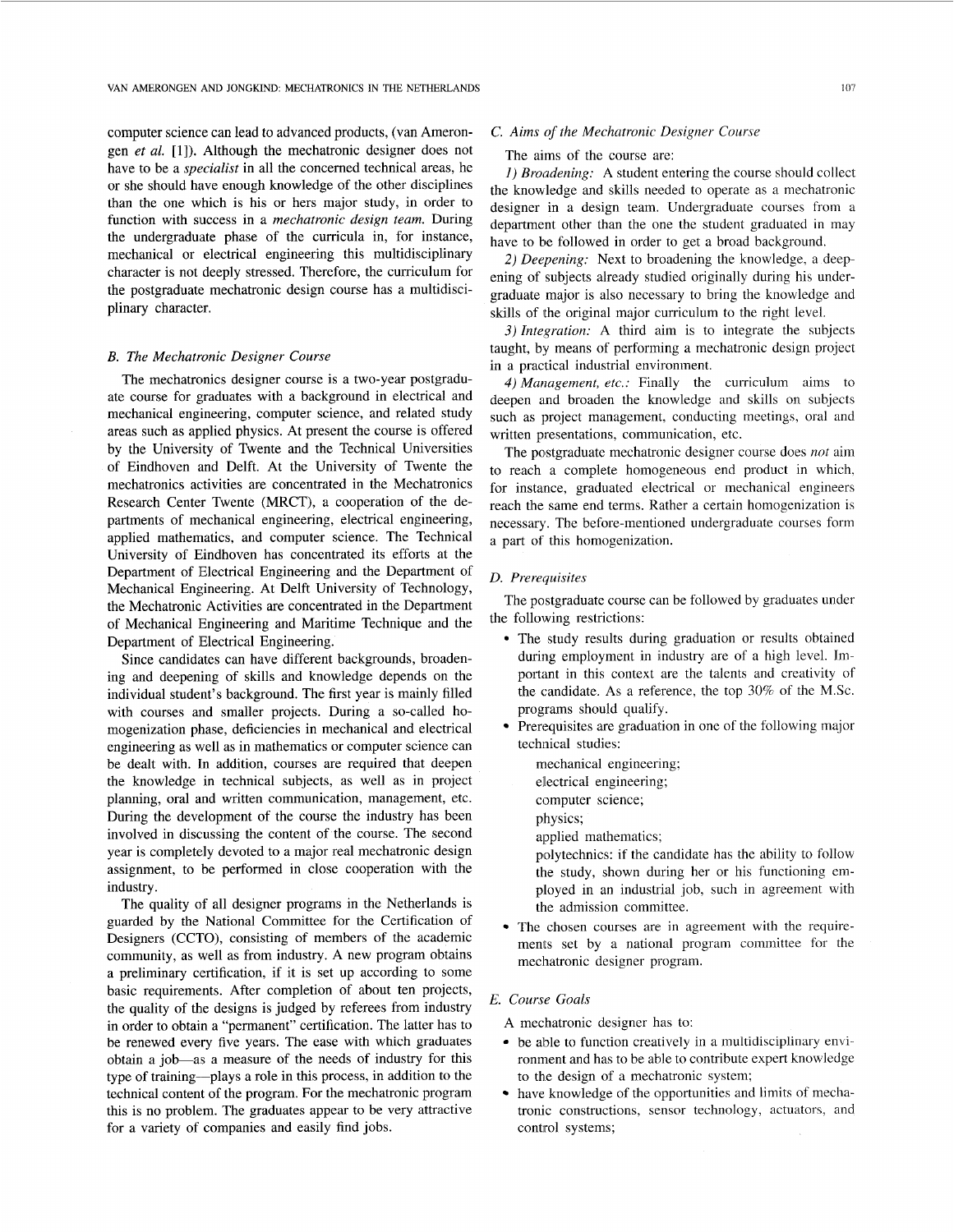- . to reach a conclusion if several different options are examples to the contract of the contract of the theorem.<br>
The contract of the contract of the contract of costs, quality, safety, and suitability<br>
thave knowledge of costs, quality, safety, and suitability available (for example a mainly mechanic or a mainly electronic solution or realization);
- for industrial production;<br>• have knowledge of marketing, budgeting, investment, for industrial production;
- written and oral presentation, and project management;<br>• have adequate knowledge of the different areas of imwritten and oral presentation, and project management;
- system and control theory and stochastics);<br>• have a good *basic knowledge* in all these areas in order portance needed for the design of a mechatronic system (from mechanical engineering subjects such as kinematics, mechanisms, tooling, tribology, finite elements, and methodological design; from electrical engineering subjects as modeling and simulation, automatic control, sensors and actuators, electrical drives, electronic circuit design, computer hardware; from computer science subjects such as operating systems, programming, computer networks and from applied mathematics subjects such as system and control theory and stochastics);
- to enable him or her to fully function as a partner in a mechatronic design team and/or to lead such a team, while he or she should have a deeper *specialistic knowledge* in at least one of the areas. On the basis of knowledge and experience, he or she should be able to convince others, with a less multidisciplinary education, of the benefits of a mechatronic approach and solution.

## *F. Content and Structure of the Postgraduate Course*

The curriculum for mechatronic designer takes two years to finish. The first year has been reserved for the cursory part and consists of:

- 1) a selection of courses in the fields of mechatronics, mechanical and electrical engineering, applied physics, computer science, and applied mathematics as well as in nontechnical subjects;
- 2) a choice from:
	- a) literature study concerning a specific subject within the area of mechatronics, or
	- b) a short study or course outside the university of origin with the aim to gather knowledge about a new approach or development in the area of mechatronics or design. This study has to result in a written report and has to be orally presented.

The main part of the curriculum in the first year consists of existing courses of the participating departments of the three universities. A few new courses have been developed and added to the list of study subjects. The mechatronic designer has to follow a number of compulsory courses and a number of free elective (technical as well as nontechnical) courses. The study plan is made in agreement with the admission committee and the student.

Both years have a study load of 43 credit points/year (40) hours/credit). Typical courses for the homogenization phase are (each course is 2-3 credit points):

From mechanical engineering:

1) materials;

2) production systems;

- 3) theoretical mechanics;
- 4) dynamic behavior of systems;
- 5) construction principles.
- From electrical engineering:
- 1) electronics;
- 2) introduction to digital technique;
- 3) microcomputers;
- 4) introduction to mechatronics.

Whether a student has to follow a part or all of these compulsory courses, depends on the background. The other (elective) courses have to be taken from a selection of the curricula of mechanical engineering, electrical engineering, computer science, applied mathematics, business administration, and humanities. Main emphasis is on dynamic systems, design, budgeting, and planning.

The second year is dedicated to the realization of a realistic, industrial design assignment in the field of mechatronics. The assignment is aimed at getting experience in describing a problem, modeling, choice and application of the analysis method, the synthesis, the assimilation of the results of the analysis, writing a report, and the oral presentation. Often the realization of the design and experimenting with the prototype design are of utmost importance. The design assignment is preferably to be performed in cooperation with industry for example in the form of contract research. During the realization of this assignment the student will have at least 75 contact hours with an experienced designer.

**A** typical example of such a project was the very first project. This project was carried out by three students of the mechatronics designer's course at the University of Twente, in cooperation with Philips in Eindhoven (Netherlands). One student had an electrical engineering background; the other two had a background in mechanical engineering. The design assignment was to develop a device that could place surface mounted devices (SMD's) with high speed and accuracy on a printed circuit board. After placing, the leads of the SMD should be welded to the printed circuit board by means of a laser beam, to replace the conventional soldering. One student was mainly responsible for the laser welding, the other two for the placing device. The three together were responsible for the project as a whole. It was requested that the placing device should be based on an electrical servo mechanism, to replace the present pneumatic equipment. In an early **stage** it was decided to use an ac motor because of its robustness. This motor should be able to rotate and translate simultaneously. Problems to be solved were: the construction of the motor, the development of a contact free sensor that could accurately measure the rotation while allowing up to 30-cm translation, the position and angle control, and minimization of the power dissipation, etc. After one year the project was successfully completed. A working prototype of the motor was realized as well as a demonstration of the laser welding system. The process conditions for the latter were determined and patents were applied for the angle sensor and the motor control system.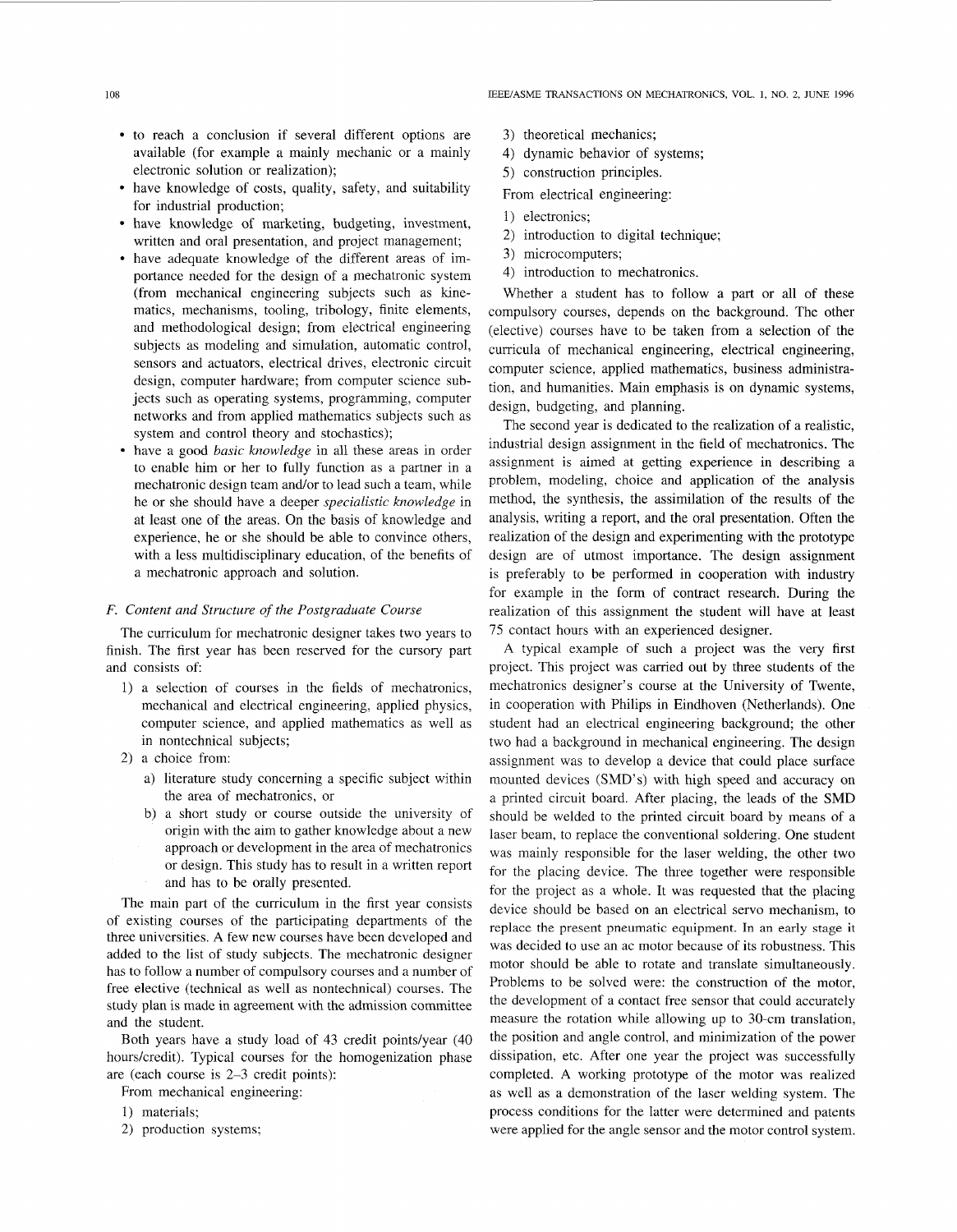III. COOPERATION OF GOVERNMENT. INDUSTRY AND EDUCATIONAL INSTITUTES

# *A. History*

In 1990, the Ministry of Economic Affairs initiated a technology search into mechatronic sensors and actuators. It was concluded that "although there was enough knowledge in the educational and research institutes as well as infrastructure, the spread of the mechatronic knowledge into SME's especially the machine building sector did give reason to worry." Therefore, the Ministry took initiatives which have led to a national mechatronics platform. Participants in this platform are SME's, universities and polytechnics, the national research organization for applied technology (TNO), technology innovation centers (CME), and engineering consultants as well as large companies (such as Philips). Main aims of the platform are to enhance the awareness and understanding of mechatronics, and to stimulate application of mechatronics within Dutch enterprises. Other aims are to act as a knowledge source and a meeting place. The creation of a network of companies and institutes involved in mechatronic design was another aim.

There was less need to stimulate the awareness for mechatronics in larger companies, such as Philips. On the contrary, these companies can be seen as pioneers of mechatronics. One of the often cited examples of a mechatronic product is the compact disc (CD) player, a Philips invention. Their presence in the platform is important as a source of information.

The first actions of the platform included the following activities.

- Six promotion articles were published in the Dutch technical press emphasizing six examples of mechatronic designs.
- A mechatronic information guide was produced containing addresses of research institutes and enterprises, active in mechatronics design.
- The "mechatronics trophy" was created and given as a price to SME's for designing the best mechatronic product of the year, and to students, for performing the best thesis work on mechatronics. The award is given to the winners during a large exhibition taking place each year and is widely published.

# *B. Enhancement (f Awareness*

The next step to enhance the awareness of mechatronics for the Dutch industry was to launch a publicity campaign. A campaign team was formed consisting of members from, among others, the Federation of Metal and Electrical Industries, the Ministry of Economic Affairs, Innovation Centers, TNO, and an advice bureau. The implementation of the campaign was led by so called Innovation Centers.

*Campaign Activities:* The two main aims of the campaign were:

25% of the industries the campaign is aimed at should know within one and a half year what is meant by ' mechatronics ;

 $\cdot$  10% of the industries has to have started with mechatronic application projects.

The group of industries aimed at were industries with more than five and less than thousand employees, in total about 3000 enterprises. The industries approached are divided over the following market sectors:

- machine industry (1749);
- $\bullet$  electrical and electronic industries (675);
- transport machine industries (219):
- instruments and optical industries (280);
- $\bullet$  others  $(63)$ .

To reach the industries a variety of publicity approach methods were applied. At first a telephone campaign took place to enhance the awareness, obtain the status quo, supply information and make agreements of the follow up. At the same time an intensive publicity campaign in the Dutch technical journals was initiated.

The follow-up did consist of

- sending written mechatronics information by post;
- organizing regional information meetings. During these meetings objectives of the platform were presented, the meaning of mechatronics was explained, two mechatronic design examples were presented and the meetings were closed with informal discussions. A total of 9 meetings were held, 200 industries, with 20-SO employees participated, mainly R&D departments took part;
- advice given by experts on request;
- a video tape with mechatronic examples which could be obtained on request;
- organizing and taking part in presentations on national meetings and exhibitions.

After about one year from the start of the campaign attention was focused on entities which showed interest but who were not involved in a follow-up action yet. These industries received a mailing attending them on the opportunity to receive the video presentation about mechatronics. One-and-a-half years after the start a poll was held to inventory the awareness of mechanical approaches of which the result is shown below.

# *C. Results*

As a result of the campaign it was found that (Schurgers and Derde, 1995):

- 54% of the enterprises contacted had no idea or knowledge about mechatronics.
- 19% had the wrong idea (people that write mechatronics as "MEGAtronics").
- 20% had a clear picture.

During the follow-up of the campaign. the results included the following:

- *0*  41 % became interested after explanation of the meaning of mechatronics.
- 50% received the information guide.
- *0*  21% wanted to take part in informative presentations.
- *0*  7% was interested in discussing their problem with an advisor.
- *0*  5% was interested in contacting a mechatronics specialist.